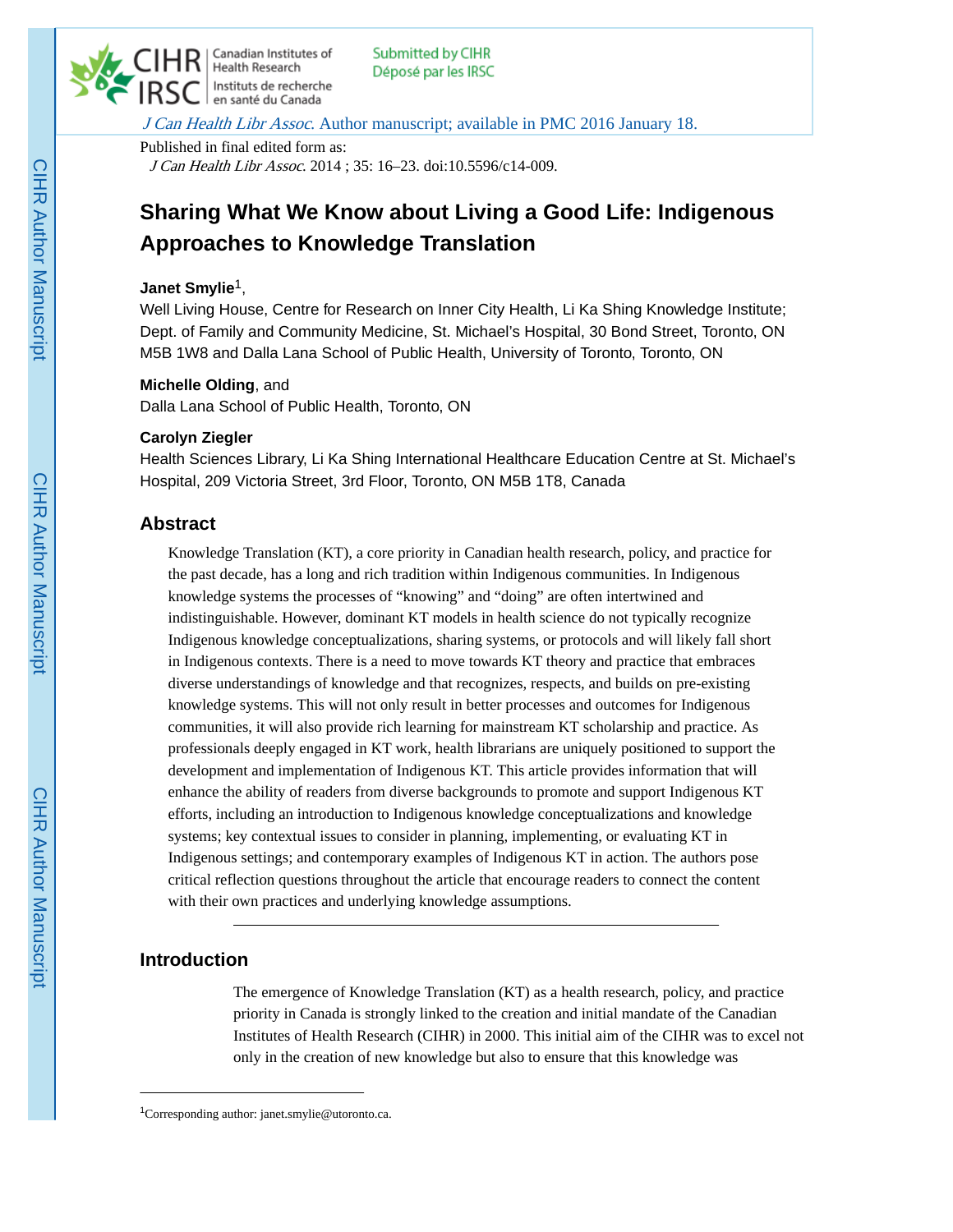Smylie et al. Page 2

"translated" from the research setting into "real-world applications to improve the health of Canadians, provide more effective health services and products, and strengthen the health care system" [1, 2]. The CIHR originally defined KT as "the exchange, synthesis and ethically sound application of knowledge—within a complex system of interactions among researchers and users—to accelerate the capture of the benefits of research for Canadians through improved health, more effective services and products, and a strengthened health care system" [2].

In subsequent years, definitions and models of KT have expanded rapidly, extending from research-embedded conceptualizations to program- and service-based activities [3]. There is currently no clear consensus in the literature regarding what KT is and which models and strategies are the most effective. There is some convergence in the recent literature about the effectiveness of participatory KT processes that attempt to understand and address the context in which KT is taking place and to bridge some type of "know–do gap" [4]. Health librarians have highlighted the critical role existing human information services (i.e., reference librarians, pharmacists, patient education specialists) already play in linking knowledge sources to knowledge users and the synergies that can be gained by building on and expanding these roles [3].

Indigenous scholars and communities across Canada have been active—if at times reluctant —participants in this burgeoning KT movement, working to ensure that Indigenous people, their needs, and their potential contributions were taken into account [5]. The lead author (JS) has had the opportunity to be involved in bridging conversations regarding KT and Indigenous community knowledge systems since the initial CIHR consultations including a CIHR led KT workshop in June 2002 and early funding initiatives. Ironically, a common initial response when she started talking about KT in diverse Indigenous communities was that mainstream conceptualizations of KT were hard to make sense of and did not appear to be practically relevant. As the conversations deepened it became evident that KT was nothing new for Indigenous peoples. In contrast to the evolution of European knowledge and knowledge systems that has resulted in a separation of knowledge production from knowledge use, in Indigenous contexts knowledge is almost always inextricable linked to action both philosophically and practically.

There are distinct understandings of knowledge and unique, diverse, and contextually specific knowledge sharing processes found in Indigenous communities. Ideally, efforts to support KT in Indigenous contexts would build on local Indigenous languages and existing knowledge conceptualizations, sharing systems and protocols. Indigenous communities have identified a strong preference for approaches to KT that draw on Indigenous ways of knowing and doing [5–7]. Such approaches have also been demonstrated to be practically effective across diverse Indigenous communities [8]. These demonstrations build on the much broader literature regarding the importance of knowledge, attitudes, and beliefs to health learning and behaviour change. Clearly, messages, mediums, and practices that demonstrate socio-cultural congruency (i.e., draw on local cultural knowledge, attitudes, and belief systems) will have better uptake. This is especially important for Indigenous people and communities where a big part of colonial policy has been premised on the marginalization and devaluing of Indigenous ways of knowing and doing [9].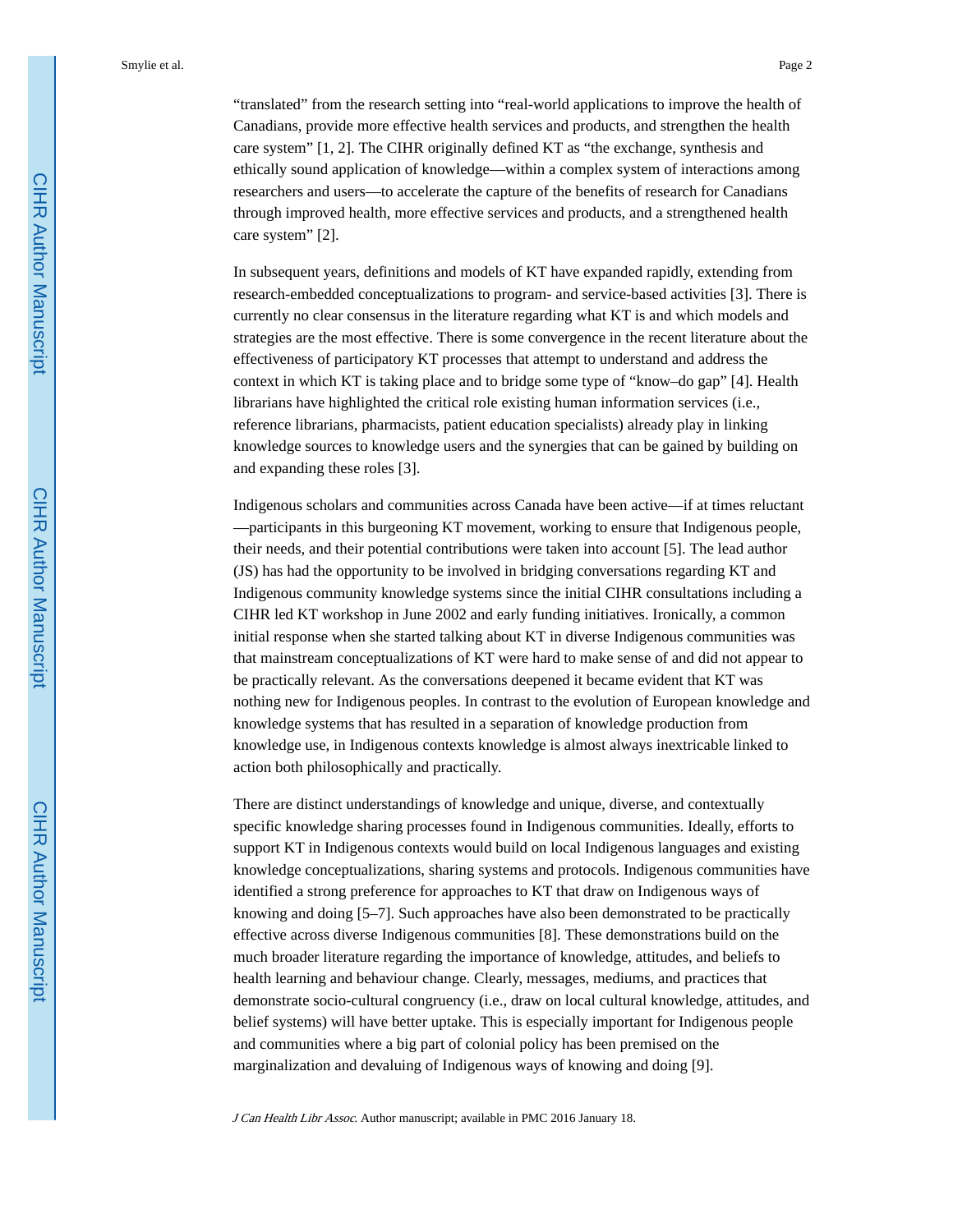Our aim in this article is to provide relevant information that will enhance the ability of readers from diverse backgrounds to promote and support Indigenous KT efforts (i.e., KT processes that build on Indigenous understandings of knowledge and Indigenous approaches to knowledge sharing). Each section features critical reflection questions that we hope will challenge the reader to bridge the content of this article to their own underlying knowledge assumptions and practices.

## **Indigenous knowledge(s), knowledge systems, and KT**

**Critical reflection questions:** What assumptions do I make about what constitutes valid and useful knowledge? How do these assumptions fit or not fit with the ideas about Indigenous knowledge and knowledge systems described in this section?

As alluded to above, KT scholarship and practice in Canada has emerged within the context of university- and hospital-based health sciences research, a knowledge system in which the domains of research and action–practice have largely been kept separate [10]. It is important to recognize that Indigenous knowledge systems and KT practices are rooted in a very different linguistic, cultural, social, political, and historic context. Not surprisingly given these differences, mainstream KT theoretical models and proven practices may fall short in Indigenous contexts.

Understanding the differences and similarities in the root epistemologies of academic health sciences and Indigenous community knowledge systems is a key step in supporting the development and implementation of KT strategies that are relevant and useful to Indigenous peoples. An epistemology is a theory of knowledge that sets out what constitutes knowledge and how we come to know. Academic health sciences have emerged from positivist thought traditions in which the goal of knowledge production is to search for general laws or principles through "objective" observation. Within the positivist tradition, knowledge is that which can be quantified and counted and is thought to exist independent of the people or places from which it emerges [11]. Health sciences knowledge production is characterized by knowledge specialization and academic silos, meaning that KT is typically conceptualized as the translation of expert knowledge from researcher to health care practitioners [10].

Indigenous knowledge systems have underlying epistemologies that are distinct from those of academic health sciences [12, 13]. Indigenous epistemologies, for example, almost always intrinsically connect knowledge with action. For an individual to hold knowledge and not apply it in their life or share it for the benefit of the collective could be seen as foolish and selfish from an Indigenous perspective. Knowledge may be considered as pre-existing such that there are no new "discoveries" but rather a process of gradual awareness and understanding of complex, interconnected, and pluralistic systems of existing knowledge. In this way, knowledge development work is actively transformative as it is linked to life-long processes of human development. Stories themselves can be perceived as holding "medicine" and the process of sharing stories as acts of healing.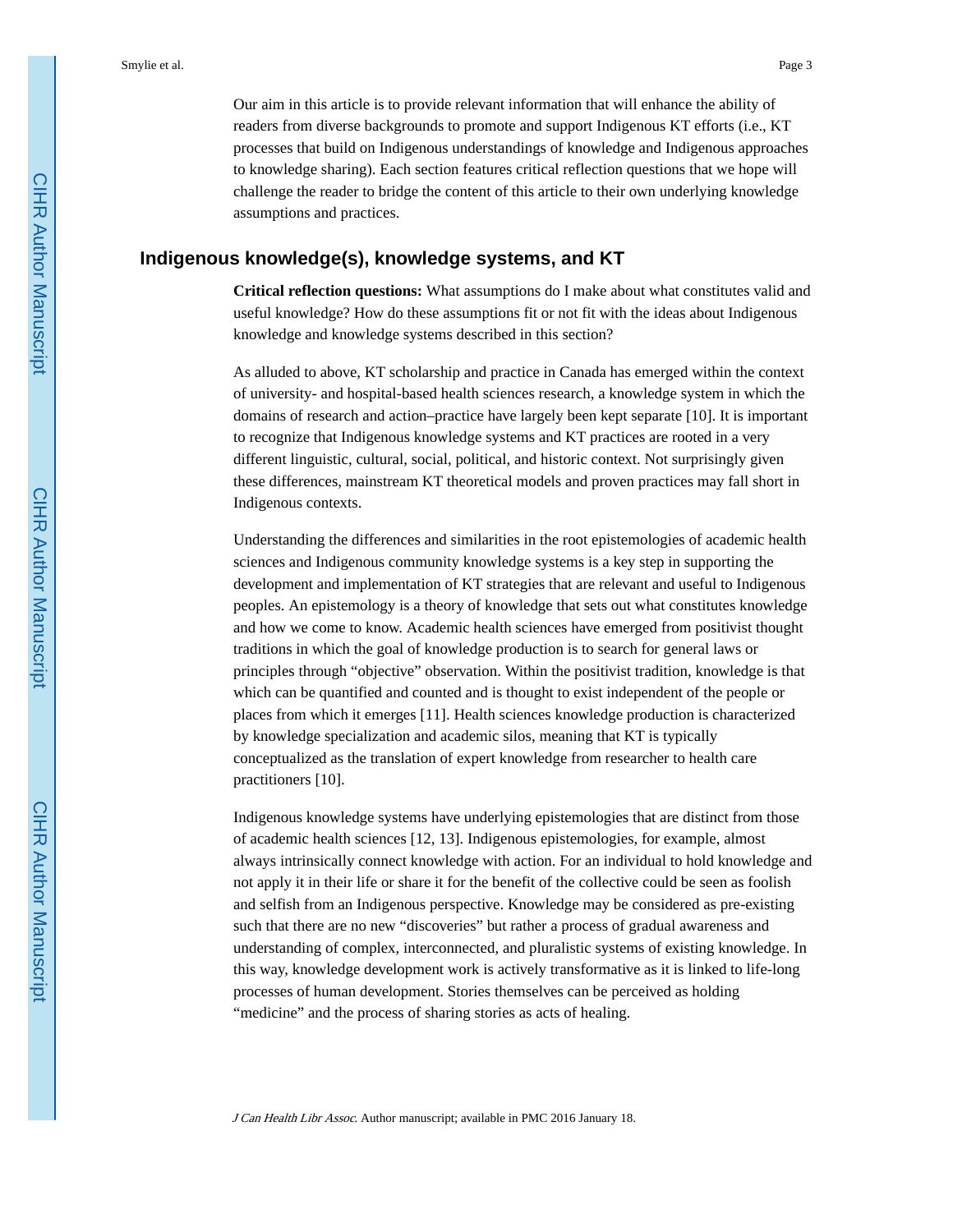Another foundational element of many Indigenous knowledge systems is that the interrelationships between perceived elements are considered equally or more important than the nature of the perceived elements themselves. For example, in considering physical health, it would be important to consider not only physical health alone but also physical health in relation to mental, emotional, and spiritual health; family, community, nation; land and the local eco-system; and kin relations past, present, and future.

The importance of inter-relationality extends to the conceptualization of the individual in relation to the collective. For many Indigenous people, notions of identity, health, rights, and freedoms are rooted in the collective. The health needs of the family or community may take precedence over individual health needs. Likewise land, material goods, or information may be seen as primarily a collective rather than individual resource. This contrasts with eurowestern concepts of self and individual rights and freedoms [14].

With these considerations in mind, KT in Indigenous contexts could be understood as "Indigenously led sharing of culturally relevant and useful health information, and practices to improve Indigenous health status, policy, services, and programs" [15] or more simply as "Sharing what we know about living a good life" [15]. Indigenous processes of sharing and applying knowledge have always been an essential and embedded part of Indigenous civilizations [16]. Indigenous KT strategies and protocols are commonly dynamic, participatory, integrated into family and community activities, repeated or cyclical, and intergenerational [15]. A reliance on the land for sustenance translated into the need for sophisticated understandings of and relationships with local ecosystems. As such, experiential demonstration and practice in real life situations were common Indigenous KT approaches for this type of knowledge [15–17]. Storytelling is another core Indigenous KT strategy, particularly common for the intergenerational transfer of knowledge.

It is important to keep in mind that in this section we introduced only a few overly simplified characteristics of Indigenous knowledge, knowledge systems, and KT. The actual diversity and complexity of Indigenous knowledge could be paralleled to the diversity and complexity of the vast landscapes of the Americas (to which it is heavily tied). There is no one-size-fitsall model for what KT should look like, given the diversity of knowledge sharing practices across communities. Likewise, our portrayal of academic health sciences has not included the modern and post-modern integration of social sciences and the increasingly complex interdisciplinary paradigms currently in use. Our comparisons have highlighted tensions because knowing and understanding difference can be a useful starting point in contexts where differences have been previously ignored or overlooked. However, although Western and Indigenous systems of knowledge and knowledge dissemination have many differences, the two are not entirely irreconcilable [18].

Currently though, most health science KT efforts have been modelled on the one-way transfer of academic health knowledge into Indigenous communities, often with little consideration of pre-existing Indigenous knowledge systems. This external imposition of one knowledge system onto another, although often done with good intentions, is almost always ineffective, especially when there are key theoretical and practical tensions. Indigenous scholar and elder Leroy Littlebear described this process as "jagged worldviews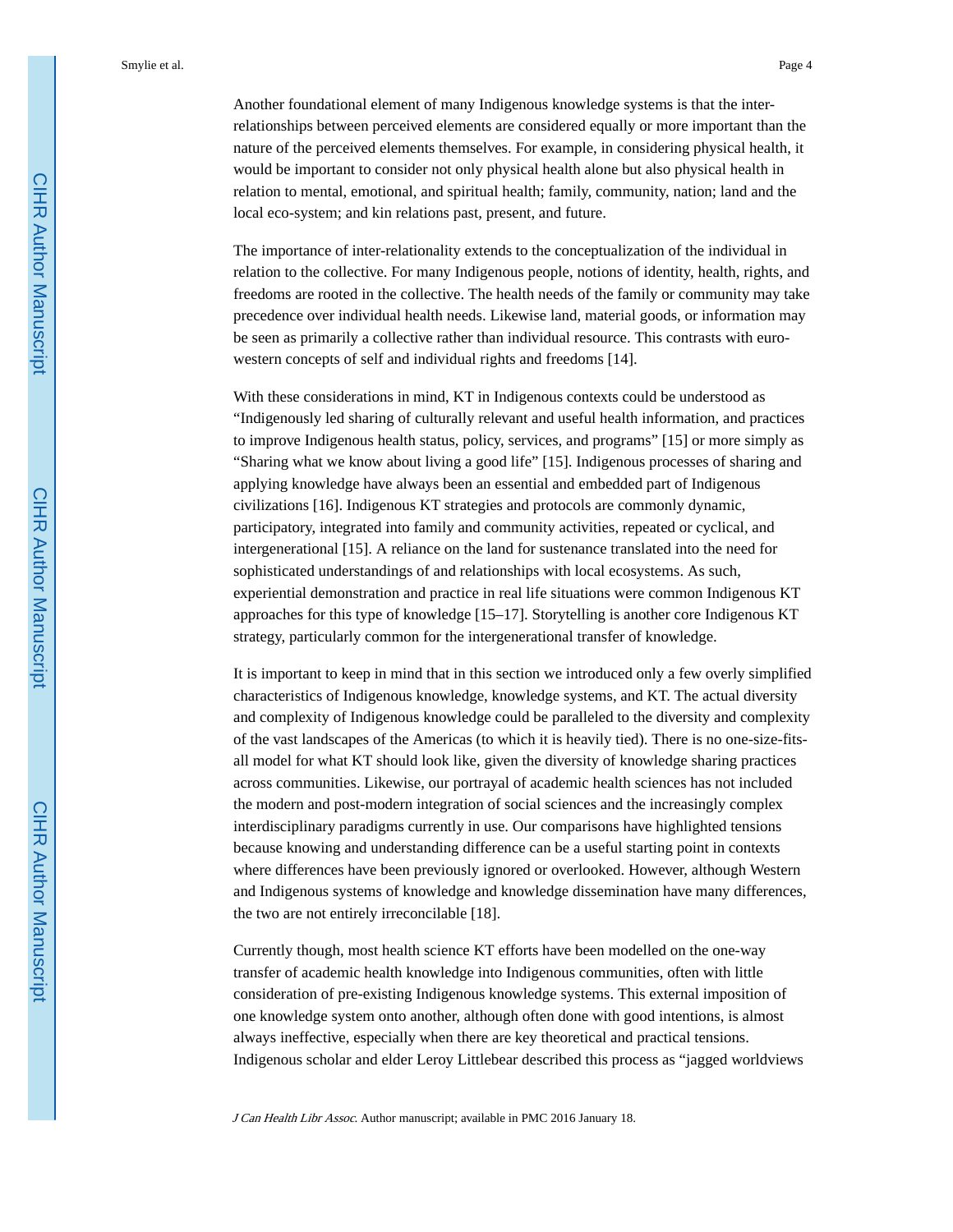colliding" [19]. For Indigenous individuals and communities, such one-way KT processes may resonate with historic and current colonial practices such as the apprehension of Indigenous children into residential schools, where there was a subsequent one-way transfer of European-based language and schooling or the imposition of European systems of law and land rights into Indigenous communities through the Indian Act and other colonial legislations. The fundamental rights of Indigenous self-determination at the individual and collective levels include not only land rights but also the right to "construct knowledge in accordance with self-determined definitions of what is real and what is valuable" [14]. The development and application of Indigenous KT models is therefore not only practical but also integral to processes of decolonization and healing.

Moving towards KT models that embrace diverse understandings of knowledge and recognize, respect, and build on existing knowledge systems will not only result in better processes and outcomes for Indigenous communities, it will also provide rich learning for mainstream KT scholarship and practice. In the following section we will examine some key contextual issues that should inform the development of KT strategies in Indigenous settings. Keep in mind that many of these issues may also be relevant more broadly.

# **Important contextual issues to consider when planning, implementing, and (or) evaluating knowledge sharing activities in Indigenous contexts**

**Critical reflection questions:** What do you know about the Indigenous peoples and communities in the geographic area where you live and work? From what sources is this knowledge drawn? Can you identify knowledge gaps and strategies to address these gaps in your personal understanding and knowledge? Which of the contextual issues listed do you think are relevant for your life and work with Indigenous individuals and communities? Which issues are relevant to your work more generally?

### **Cultural safety**

There are many reasons why Indigenous community members may not feel comfortable or safe in non-Indigenous institutional contexts, including libraries. These can include historic and current individual and systemic level experiences of abuse, discrimination, and racism. The term "cultural safety" originated in New Zealand in response to dissatisfaction of Maori people with their nursing care. The nursing council of New Zealand had defined culturally unsafe care as "any actions that diminish, demean or disempower the cultural identity and wellbeing of an individual" [20]. The meaning and application of the term cultural safety is evolving in Canada; however, it is commonly perceived as an advancement beyond "cultural sensitivity" [21]. Cultural safety is usually defined by clients themselves, with the onus placed on health care professionals to self-reflect and work with their institution to address the impact of power imbalances, attitudinal, and institutional discrimination and colonization on service provision and client–provider relationships. This work can be particularly challenging given the pervasive negative representations of Indigenous people in the media and education systems.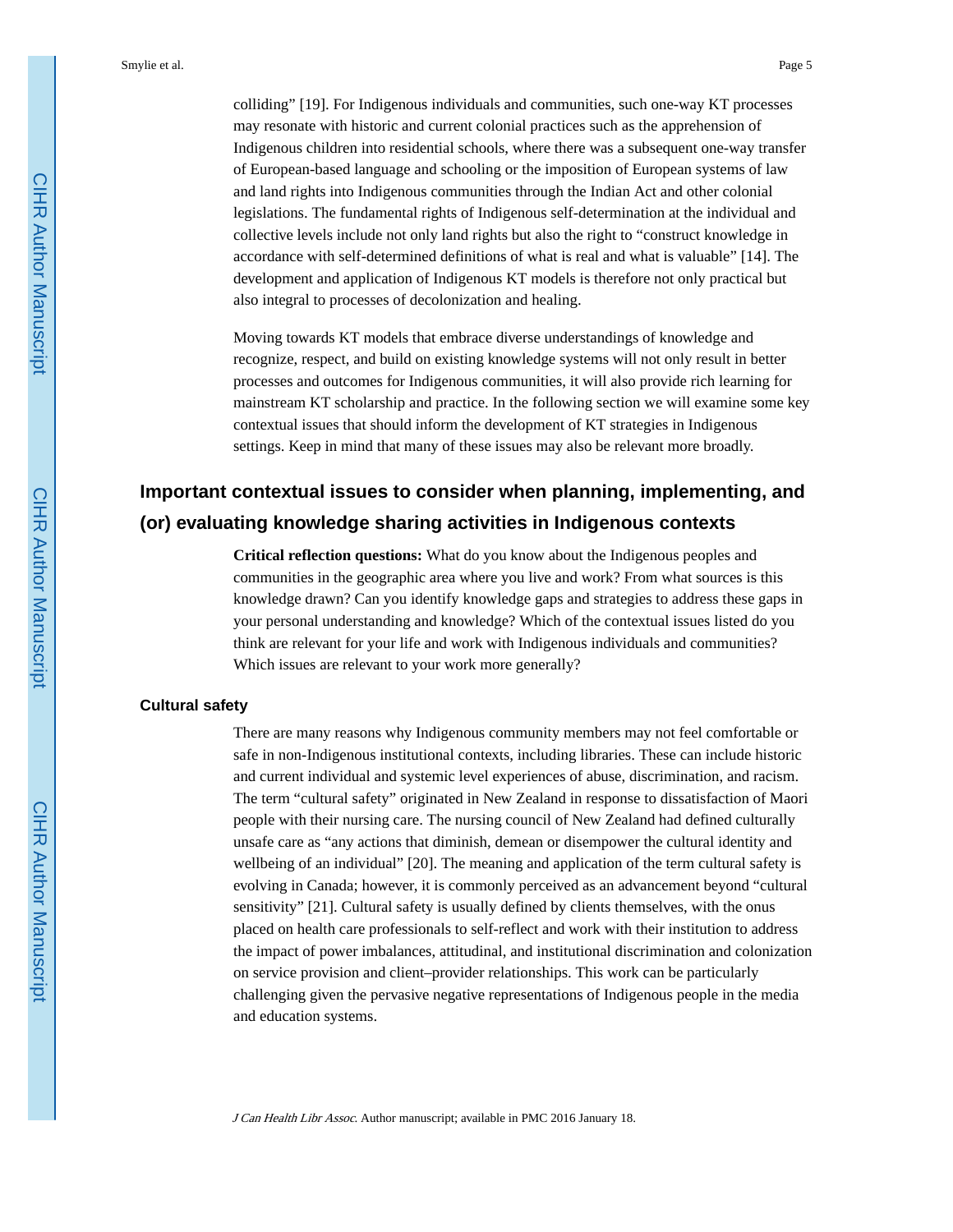#### **Underlying unmet material, social, and health needs**

The historic and current unequal distribution of health and social resources has translated into a disproportionate burden of poverty, food insecurity, homelessness and housing inadequacy, unemployment, and lower formal educational achievement for Indigenous people in Canada. Linked to these challenges in the social determinants of health are striking disparities in the health status of Indigenous peoples compared with the general Canadian population [22]. For example, diabetes and mental illness are much more common among First Nations populations compared with non-First Nations populations [23, 24]. It is important to understand that these unmet needs and high illness burdens can interfere with participation in learning, teaching, and participation in health information sharing events and programs.

### **Health literacy**

The Canadian Expert Panel on Health defines health literacy as "The ability to access, understand, evaluate and communicate information as a way to promote, maintain and improve health in a variety of settings across the life-course" [25]. Although little information regarding the health literacy of Indigenous peoples in Canada is available, we do know that this population faces a disproportionate burden of low literacy with respect to reading and writing in English compared with non-Indigenous communities as well as much lower rates of high school completion [26]. Indigenous-specific models of literacy also exist and are notable for their holistic understandings and approaches. The Rainbow/Holistic Approach to Aboriginal literacy, as one example, uses seven ways of knowing, each corresponding to a color and recognizes that spirit, heart, mind, and body equally contribute to a life of balance and nurtures them all [27].

#### **Protection and custodianship of Indigenous knowledge**

Colonization included the purposeful undermining of Indigenous languages and culture, commercialization of Indigenous art, and appropriation of Indigenous plant knowledge in the development of medicine, all without consent, acknowledgement, or benefit to Indigenous peoples [28]. Current legal regimes are still inadequate to protect Indigenous knowledge [28]. Within the context of Indigenous health and health information there are also examples of historic abuses and inequities in Canada, including nutritional experimentation on Indigenous children in residential schools and the exclusion of Indigenous communities from national health surveys. Not surprisingly given this history, many Indigenous communities are very concerned about external to community ownership, control, and access to and use of their health information and therefore have created policies and processes to ensure Indigenous governance and management of Indigenous health information [29].

#### **Publication bias**

The large majority of published health information has been created without taking Indigenous ways of knowing, doing, and sharing information into account. This literature is commonly perceived in Indigenous contexts as not immediately useful or relevant and, at worst, as a continuing colonial imposition of external ways of knowing upon Indigenous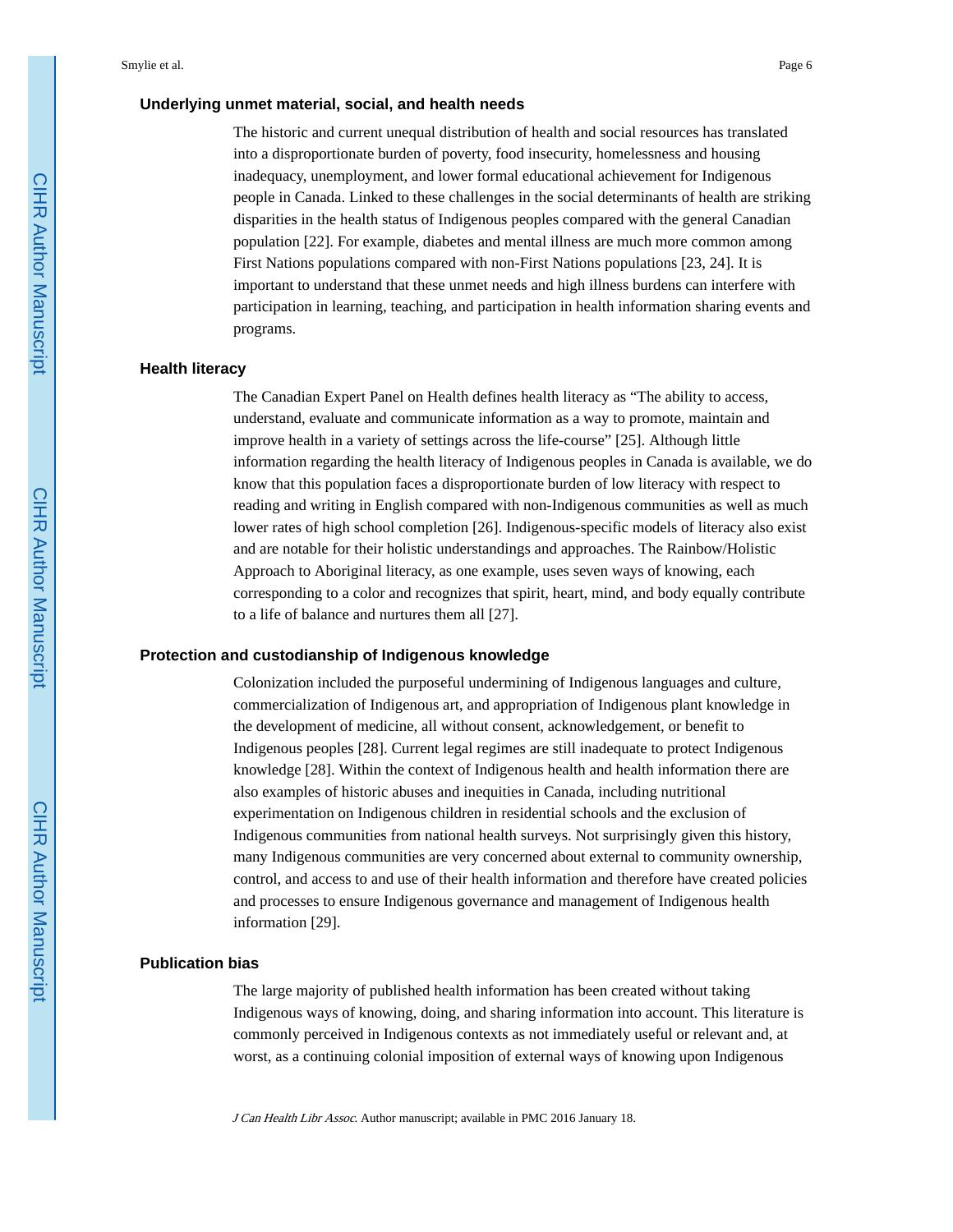Smylie et al. Page 7

people. There is a deficit of Indigenous-led, Indigenous-authored, and community-relevant published materials. A large proportion of that which exists is in the form of "grey" literature (i.e., non-indexed publications). When Indigenous scholars and communities produce materials for non-Indigenous specific scholarly journals there is usually a tension between the defined criteria of what is acceptable in peer-reviewed publications and what might be perceived as relevant and linked to Indigenous ways of knowing and doing. This divergence means that articles that take Indigenous constructions of knowledge into account may be less likely to be published. For example, an editor may prioritize generalizability but Indigenous communities may want emphasis on the uniqueness of their particular context.

### **Reciprocity in relationships**

Reciprocity is a foundational social and spiritual principle for many Indigenous communities that, according to Cree philosopher Willie Ermine, "dictat[es] how all life would co-exist in mutual protection, benefit, and continuity" [30]. Within the academic context this may emerge as a two-way teaching and learning process in which the dichotomy between "teacher" and "learner" is challenged, and the faculty members make extra efforts to be accessible and equally vulnerable in the knowledge relationship [31].

### **Location**

A significant proportion of Indigenous people in Canada live in remote and rural areas where geographic location can limit access to infrastructure commonly taken for granted, such as high speed internet access, tertiary healthcare facilities, and public libraries. The majority of Indigenous people now live in urban areas in Canada and this population is rapidly increasing. Urbanization unfortunately does not necessarily translate into improved health or living conditions for Indigenous populations [23, 32, 33]. In cities, the Indigenous population may be more dispersed and diverse compared with more rural or remote settings.

Table 1 summarizes these specific strategies for implementing KT activities in Indigenous contexts.

# **Indigenous knowledge translation in contemporary contexts—a few examples**

**Critical reflection questions:** Can you identify how these examples have incorporated Indigenous understanding of knowledge and Indigenous approaches to KT? Do they address the contextual issues identified in the previous section? Do you see them as valid examples of KT? Why or why not?

What follows is by no means meant to be comprehensive, we have simply selected a few examples from diverse settings. The lead author is currently in the process of building a more comprehensive listing of Indigenous KT initiatives that will be shared on an interactive web page. Please contact her if you have a good example that you would like to see included.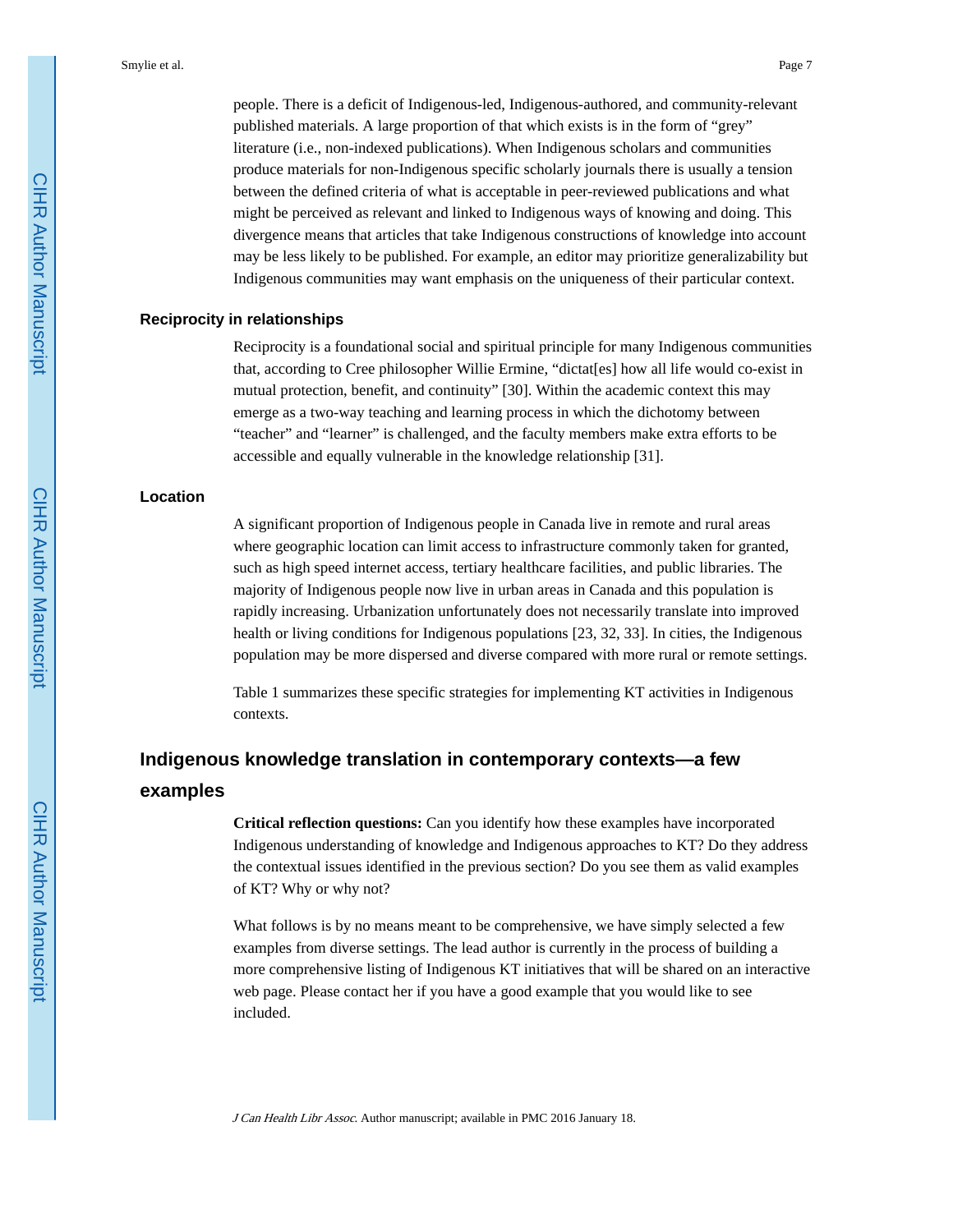#### **Maria Campbell's Halfbreed Ball**

On 15 June 2013 as part of the Native American and Indigenous Studies Association Conference, held in Saskatoon, Saskatchewan, Métis elder, author, and community activist Maria Campbell organized an evening of food, dance, art, and entertainment. The Halfbreed Ball was fashioned on historic Métis social events that were held to honour the arrival and departure of visitors to Métis communities—times when the word Halfbreed was used with pride. The ten-course meal featured traditional foods served with a contemporary flair (Figure 1). Between courses, guests were treated to a parade of historic Métis fashion, poetry, fiddle music and jigging, and folk and opera singing. This was followed by an oldtime dance. In the words of one guest "this evening. . .made abundantly clear the continuity of this lively culture and the warm, open-hearted nature of those Métis well-grounded in and proudly contributing to the vitality of the culture today" (Susan Gingell, written communication, 2013). This event exemplifies experiential, socially embedded Indigenous KT, which in this case showcased historic and contemporary Métis culture to Indigenous scholars from around the world.

#### **The Native Youth Sexual Health Network (NYSHN)**

The NYSHN is an organization engaged in KT around Indigenous youth sexual and reproductive well-being. Led by Indigenous youth, NYSHN encompasses a peer-based network of advocates, families, and communities [35]. The network collaborates on various initiatives that support Indigenous youth in sharing their own knowledge on healthy sexuality, as well as mobilizing collective action around youth-identified priorities. Some recent initiatives include a national gathering for Indigenous young women, a "sexy health" carnival, and a participatory action research project exploring the role of land in the sexual health of Metis women and youth [35]. KT, in this example, means building networks that support Indigenous youth in being both experts and knowledge users of sexual health information.

#### **Changing Climate, Changing Health, Changing Stories**

The Changing Climate, Changing Health, Changing Stories project provides a promising example of KT within a community-based research project. With funding from Health Canada's First Nations and Inuit Health Branch, the Rigolet Inuit Community Government formed a trans-disciplinary team of Indigenous and non-Indigenous researchers to explore implications of climate change on physical, emotional, mental, and spiritual health [36, 37]. The project built from the rich oral tradition of Inuit knowledge systems by using digital storytelling and first-person narratives as methods for exploring and sharing local experiences of climate change. Through a series of week-long workshops, community participants shared and developed personal stories, while receiving training to produce these narratives as a digital short that weaved their narrative with music, artwork, video clips, and photographs. KT occurred throughout the workshops as participants connected with themselves, their history, and the land through storytelling and dialogue. DVDs of the digital stories were made freely available to all participants and the community, and they were disseminated with permission of participants to policy makers and health professionals as well as posted online [36]. Perhaps most importantly, the project's investment in technology,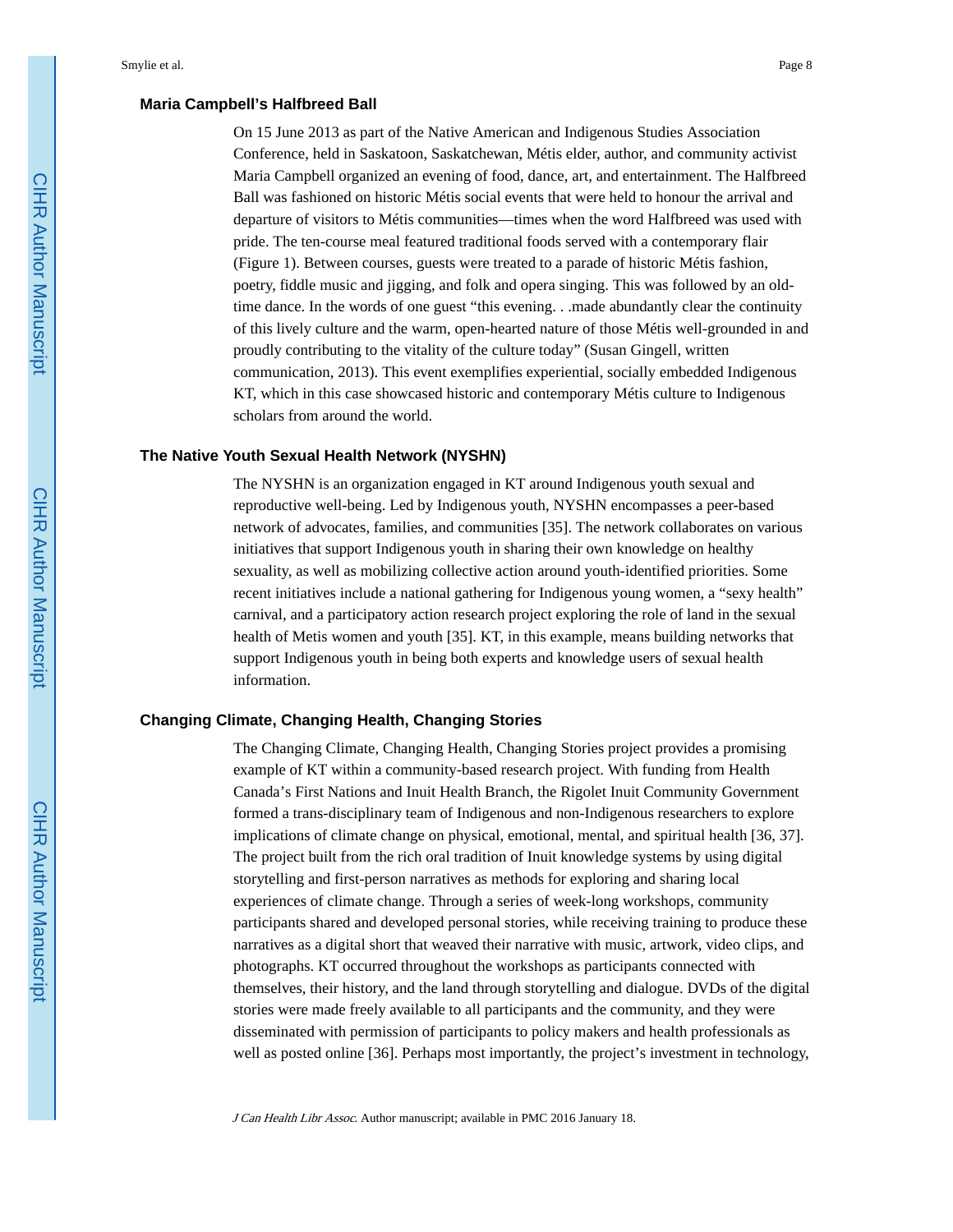infrastructure, and community training led to the development of the "My Word: Storytelling and Digital Media Lab", a community-run centre for digital media and research that continues to lead research in the community and the centre has expanded to offer a variety of research, media, and data-gathering services.

#### **Indigenous Knowledge Network for Infant, Child, and Family Health**

The Indigenous Knowledge Network for Infant, Child, and Family Health was a community partnered KT research project designed to support the gathering and application of Indigenous knowledge in 10 diverse First Nations, Métis, and urban Aboriginal communities. Ten frontline Aboriginal prenatal, infant, child, youth, and family health workers including midwives, health promotion program staff, health managers, and elders, were seconded to this project one day a week for four years. For the first two years they gathered oral histories from Indigenous elders and knowledge keepers in their communities of work. For the second two years they developed, implemented, and evaluated communitybased knowledge application projects that drew on the Indigenous knowledge they had collected. The academic research team, based at the Well Living House Action Research Centre, supported program activities and facilitated network-wide meetings and interactions.

Evaluation of the network revealed very positive and transformative impacts for network participants, their clients, and the participant Aboriginal communities. Many of the knowledge application projects and relationships across the network and among network participants, community elders, and clients are ongoing. One of the keys to this project is that it actively builds on existing community resources and infrastructure. You can learn more about this project and the Well Living House Action Research Centre at [http://](http://www.stmichaelshospital.com/crich/well-living-house/) [www.stmichaelshospital.com/crich/well-living-house/.](http://www.stmichaelshospital.com/crich/well-living-house/)

#### **Bridging Indigenous approaches to KT into health library science and practice**

It is our hope that readers will now be full of ideas and questions regarding the application of Indigenous KT approaches in their health information work and practice. We would like to remind you that it is very likely that you are already actively engaged in KT activities, some of which are synergistic with Indigenous KT ideas and protocols. In fact, almost everything that a health librarian does could be considered KT, especially if one draws on the Indigenous notions of KT as a sharing of knowledge that is bidirectional, participatory, and social.

We have identified some specific strategies for implementing KT activities in Indigenous contexts in Table 1. More generally, it is our hope that readers will continue to think critically about their underlying assumptions regarding what is valid knowledge and what are valid knowledge-sharing strategies—and be open to different ideas. In some instances health librarians will be able to build on what they are already doing. For example with respect to reciprocity in relationships, many librarians will recognize that in their day-to-day work they are already engaged in mutually beneficial bi-directional knowledge exchange as they are always learning something new and understanding information needs before proceeding with assisting users. In other cases, implementing some of the suggestions may be more challenging. For example, a health librarian who has focused on supporting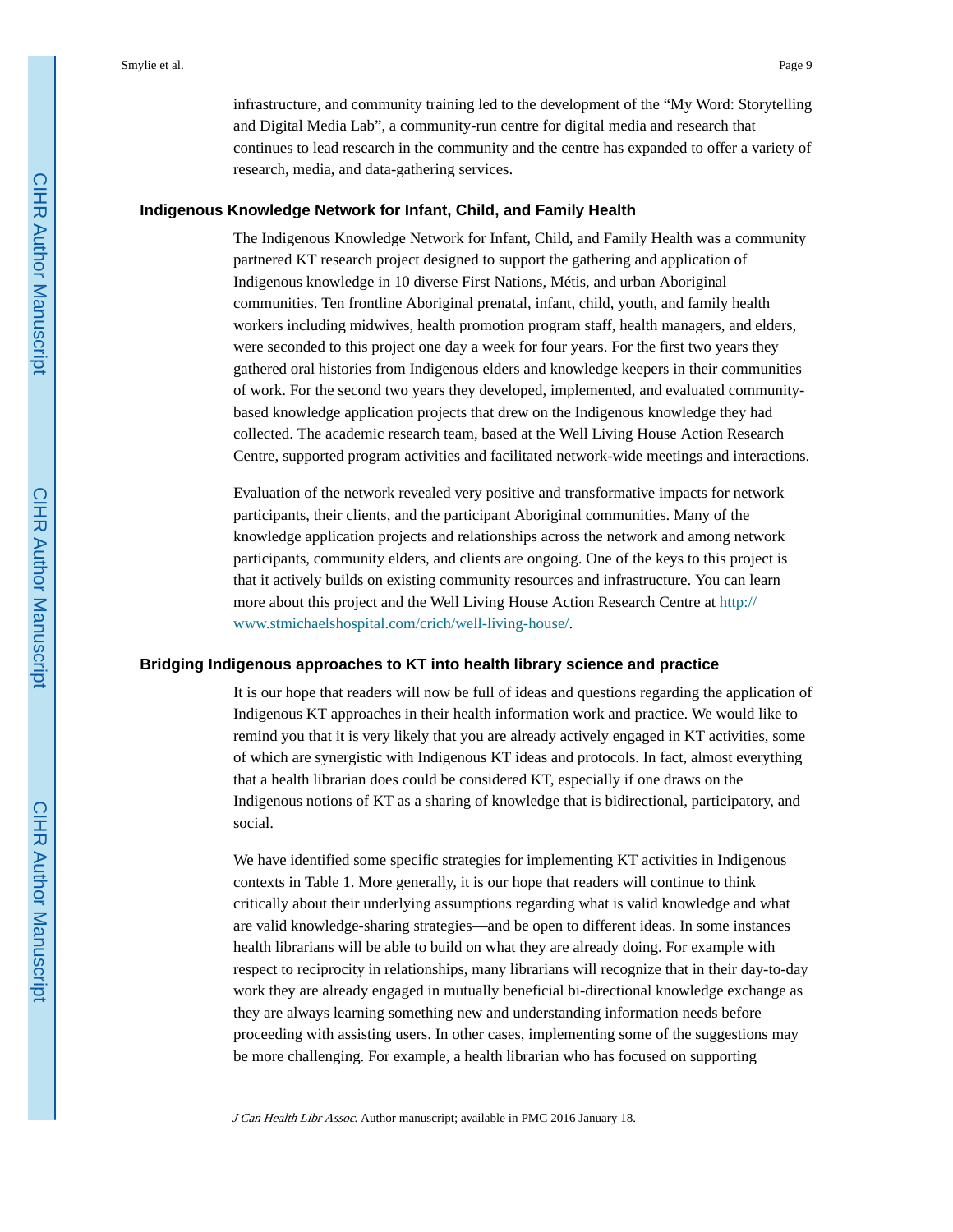research, policy, and practice users in acquiring "best evidence" using standardized critical appraisal methods drawn from clinical epidemiology may need to expand their knowledge regarding best evidence for Indigenous contexts and build new skills in identifying, critically appraising, and sharing materials drawn from grey literature and multimedia.

Health librarians may also find themselves in a position where they can facilitate a bridging of the knowledge and knowledge system gaps between researchers working with Indigenous communities and Indigenous communities themselves. There is already a within-discipline distinction between research KT and consumer health information. Indigenous KT approaches require an entry into and immersion in the knowledge and knowledge system of the "consumer," in this case the specific Indigenous individual or community in which the knowledge is to be applied. Also required is recognition that in passing through the doorway into an Indigenous knowledge system underlying assumptions from the outside may need to be revisited. For example, the assumption that health knowledge acquired through academic institutions will lead to more effective and higher quality health services for Indigenous peoples than knowledge derived from Indigenous peoples themselves or the assumption that research KT processes are completely distinct from the provision of consumer health information. For within an Indigenous context what might be most important with respect to research KT is helping the researcher understand the pre-existing health knowledge theories and practices of the Indigenous individual or community (i.e., the consumer).

For those who have already acquired knowledge and experiences regarding Indigenous approaches to knowledge and knowledge sharing, please share with others who have not had these opportunities through dialogue, training, and experiences. We would encourage each of you to build allegiances across Indigenous–non-Indigenous and community–academic divides. Critical self-reflection and communication regarding your own identity and intentions will support the building of allied relationships. Finally, when in doubt, ask. Find an Indigenous or allied colleague who has identified themselves as being available as a resource person and who you think may have the answer to your question or at least be able to direct you to the appropriate resource. Keep in mind the principles of mutual respect and reciprocity in your approach.

We have done our best in this article to share knowledge and resources to support readers interested in understanding and applying Indigenous approaches to KT. We recognize that some of the concepts, critical questions, strategies, and examples may be challenging for readers. However, we believe that much of the content is relevant not only to KT but also to other health and social science research, service, and policy work in Indigenous contexts. "New" ideas and strategies, such as KT, are constantly emerging in health and health information sciences. For example current CIHR strategies include terms such as "implementation science" and "evidence informed health-care renewal". One commonality that will likely be shared by many of these future health science research and (or) practice directions is that they will exclude or marginalize Indigenous systems of knowledge and practice. A few, however, will realize the gains in both process and outcomes that can be made by keeping Indigenous ways of knowing and doing in mind—not only for Indigenous communities but for all peoples.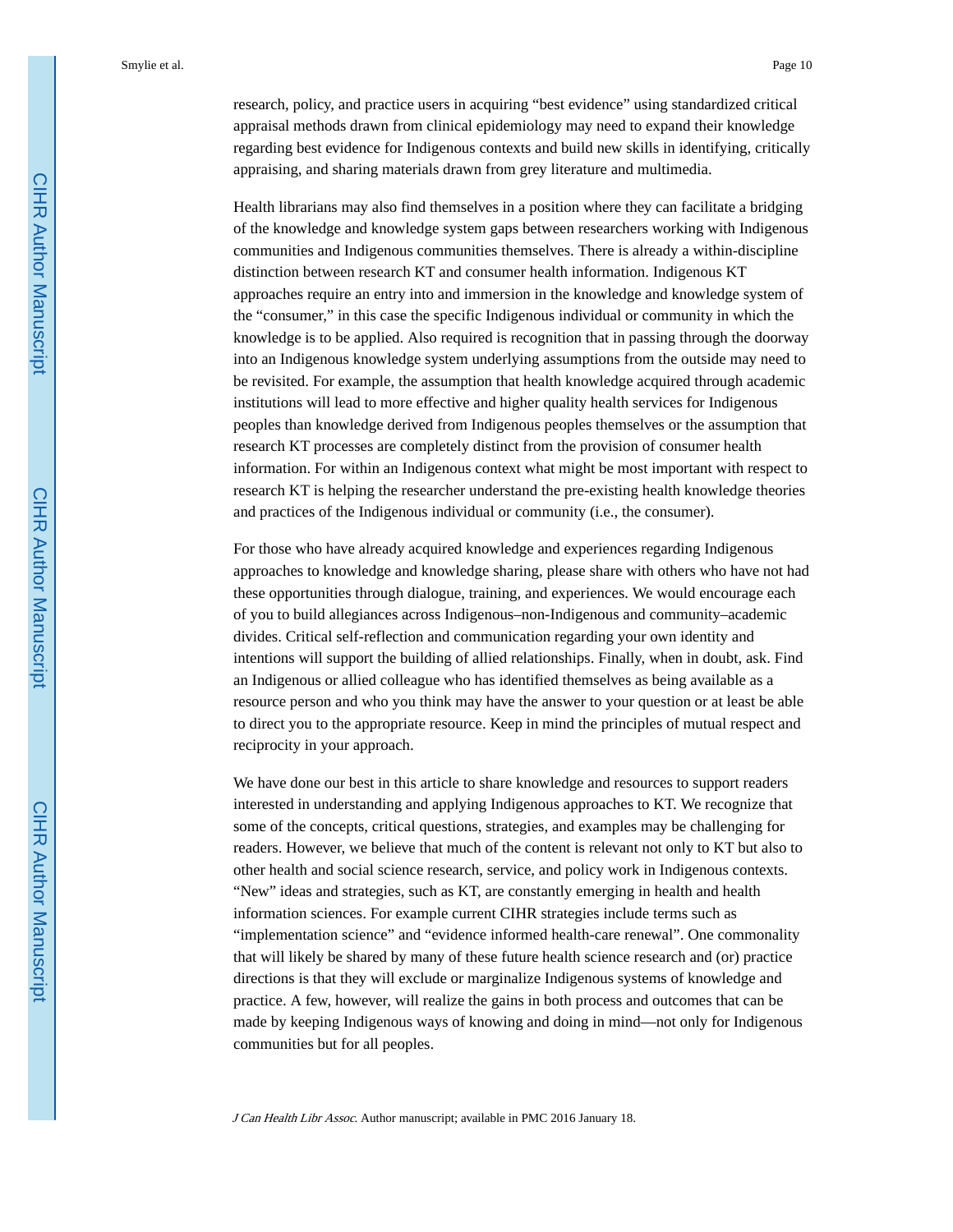## **References**

- 1. Government of Canada. Canadian Institutes of Health Research Act SC 2000, c 6. Assented April 13, 2000. [Cited 21 January 2014]. Available from:<http://laws-lois.justice.gc.ca/eng/acts/C-18.1/>
- 2. Canadian Institutes of Health Research. Canadian Institutes of Health Research. Ottawa: Canadian Institutes of Health Research; 2004. Knowledge translation strategy 2004–2009: Innovation in Action. Internet[Cited 18 January 2014]. Available from:<http://www.cihr-irsc.gc.ca/e/26574.html>
- 3. Henderson, J. Knowledge translation for Canadian health libraries: Finding our place between knowledge and its user. Paper presented at: Canadian Health Libraries Association Conference; 2011 May 29; Calgary. [Cited 18 January 2014]. Available from: [http://www.chla-absc.ca/2011/](http://www.chla-absc.ca/2011/node/161) [node/161](http://www.chla-absc.ca/2011/node/161)
- 4. LaRocca R, Yost J, Dobbins M, Ciliska D, Butt M. The effectiveness of knowledge translation strategies used in public health: a systematic review. BMC Public Health. 2012; 12:751.doi: 10.1186/1471-2458-12-751 [PubMed: 22958371]
- 5. Wien, F. A dance to create meaning together: perspectives on the ACADRE network on knowledge translation. [Internet]. AHRNet/NEAHR Resources. 2006 Mar 1. [Cited 21 January 2014] Available from: [http://ahrnets.ca/files/2010/05/A\\_Dance\\_to\\_Create\\_Meaning\\_March2006.pdf](http://ahrnets.ca/files/2010/05/A_Dance_to_Create_Meaning_March2006.pdf)
- 6. Ranford, J., Warry, W. Knowledge transfer/knowledge translation project summary report. [Internet]. AHRNet/NEAHR Resources. 2006. [Cited 21 January 2014]. Available from: [http://](http://ahrnets.ca/files/2010/05/IHRDP-Knowledge-Translation-Summary-Report-IHRDP.pdf) [ahrnets.ca/files/2010/05/IHRDP-Knowledge-Translation-Summary-Report-IHRDP.pdf](http://ahrnets.ca/files/2010/05/IHRDP-Knowledge-Translation-Summary-Report-IHRDP.pdf)
- 7. Rikhy S, Jack M, Campbell L, Tough S. Knowledge exchange as a vehicle to improve the health of Aboriginal communities. Pimatisiwin. 2008; 5(2):107–124.
- 8. Smylie J, Kaplan-Myrth N, McShane K. Indigenous knowledge translation: baseline findings in a qualitative study of the pathways of health knowledge in three indigenous communities in Canada. Health Promot Pract. 2009; 10(3):436–46. DOI: 10.1177/1524839907307993 [PubMed: 18281419]
- 9. Tuhiwai Smith, L. Decolonizing methodologies: research and indigenous peoples. London: Zed Books; 1999.
- 10. Estey, E., Smylie, J., Maccauly, A. Aboriginal knowledge translation: understanding and respecting the distinct needs of aboriginal communities in research. Canadian Institute for Health Research; 2009. Internet[Cited 17 January 2014] Available from: <http://www.cihr-irsc.gc.ca/e/41392.html>
- 11. Guba, E., Lincoln, Y. Competing paradigms in qualitative research. In: Denzin, NK., Lincoln, YS., editors. Handbook of qualitative research. Thousand Oaks, CA: Sage; 1994. p. 105-117.
- 12. Ermine, W. Aboriginal epistemology. In: Battiste, M., Barman, J., editors. First Nations education in Canada: The circle unfolds. Vancouver: University of British Columbia Press; 1995. p. 101-112.
- 13. Little Bear, L. Jagged worldviews colliding. In: Battiste, M., editor. Reclaiming Indigenous voice and vision. Vancouver: University of British Columbia Press; 2000.
- 14. Brant Castellano, M. Updating Aboriginal traditions of knowledge. In: Sefa Dei, GJ.Hall, BL., Rosenberg, D., editors. Indigenous knowledges in global contexts. Toronto: University of Toronto Press; 2000. p. 21-36.
- 15. Kaplan-Myrth, N., Smylie, J. Sharing what we know about living a good life. Summit report from the indigenous knowledge translation summit; 2006 March 2–5; Regina, SK. [Cited 18 January 2014]. Available from: [http://iphrc.ca/assets/Documents/Final\\_Summit\\_Report\\_Sept\\_30.pdf](http://iphrc.ca/assets/Documents/Final_Summit_Report_Sept_30.pdf)
- 16. Smylie, J. Knowledge translation and indigenous communities: a decolonizing perspective. In: Banister, E.Leadbeater, B., Marshall, A., editors. Knowledge translation in context. Toronto: University of Toronto Press; 2011.
- 17. Cajete, G. Indigenous knowledge: the Pueblo metaphor of indigenous education. In: Battise, M., editor. Reclaiming indigenous voice and wisdom. Vancouver: UBC Press; 2000. p. 181-208.
- 18. Estey E, Kmetic A, Reading J. Knowledge translation in the context of Aboriginal Health. CJNR. 2008; 40(2):24–49. [PubMed: 18714896]
- 19. Little Bear, L. Jagged worldviews colliding. In: Battiste, M., editor. Reclaiming Indigenous voice and vision. Vancouver: University of British Columbia Press; 2000.
- 20. Nursing Council of New Zealand. Guidelines for cultural safety, the treaty of Waitangi, and Maori health in nursing and midwifery education and practice. Wellington: Nursing Council of New Zealand; 2002.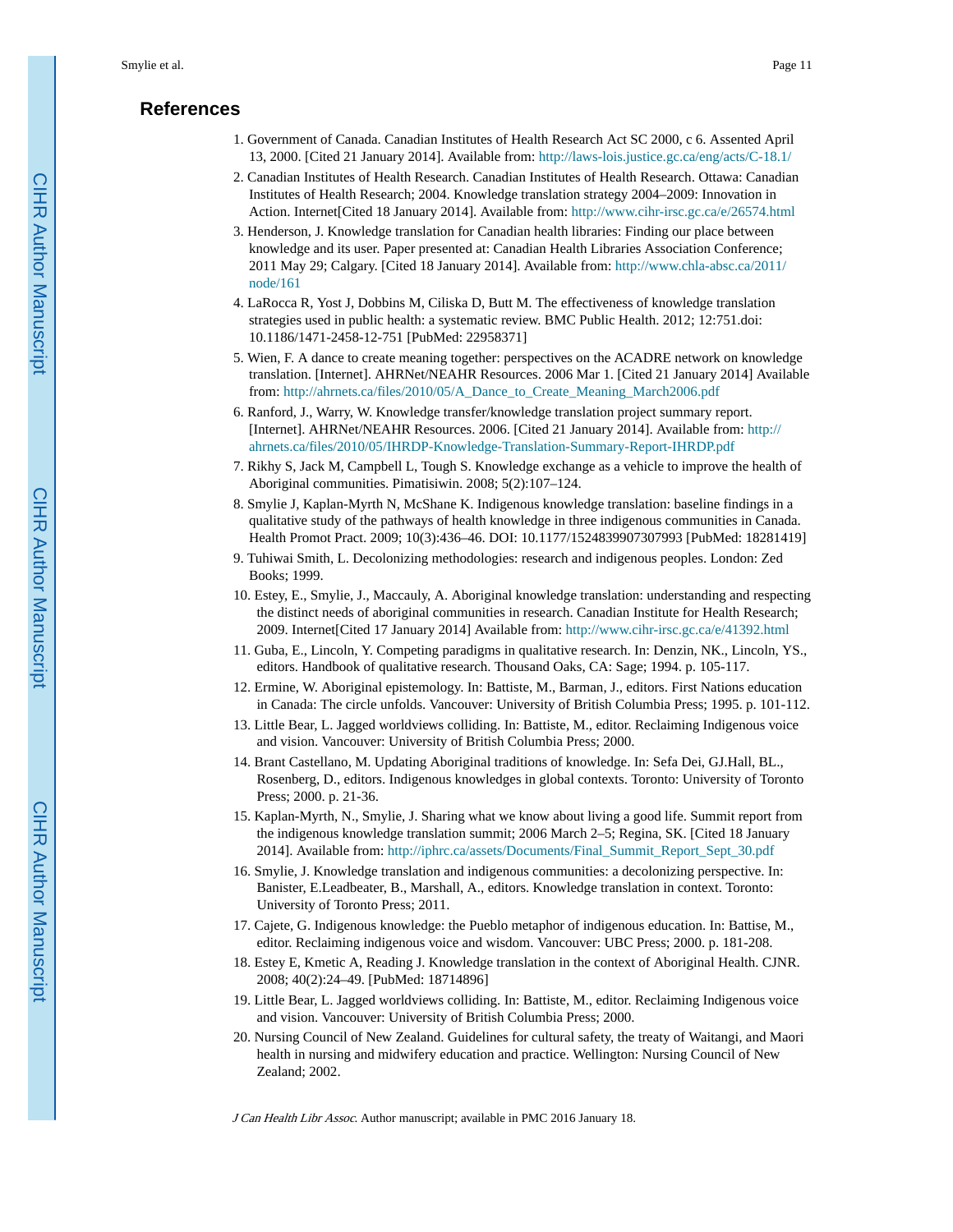Smylie et al. Page 12

- 21. National Aboriginal Health Organization. Fact sheet; cultural safety. National Aboriginal Health Organization; 2006 Jan 31. Internet[Cited 18 January 2014] Available from: [http://www.naho.ca/](http://www.naho.ca/documents/naho/english/Culturalsafety-factsheet.pdf) [documents/naho/english/Culturalsafety-factsheet.pdf](http://www.naho.ca/documents/naho/english/Culturalsafety-factsheet.pdf)
- 22. Adelson N. The embodiment of inequity: health disparities in Aboriginal Canada. Can J Pub Health. 2005; 96(S2):S46–S61.
- 23. Firestone, M. Our health counts: Unmasking health and social disparities among urban Aboriginal people in Ontario. Toronto: University of Toronto; 2013.
- 24. Reading, J. The crisis of chronic disease among Aboriginal people: A challenge for public health, population health and social policy. Victoria: University of Victoria Centre for Aboriginal Health Research; 2009. Internet[Cited 21 January 2014]. Available from: [http://cahr.uvic.ca/docs/](http://cahr.uvic.ca/docs/ChronicDiseaseFinal.pdf) [ChronicDiseaseFinal.pdf](http://cahr.uvic.ca/docs/ChronicDiseaseFinal.pdf)
- 25. Rootman, I., Gordon-El-Bihbety, D. A vision for a health literate Canada. Ottawa: Canadian Public Health Association; 2008. Internet[Cited 21 January 2014]. Available from: [http://www.cpha.ca/](http://www.cpha.ca/uploads/portals/h-l/report_e.pdf) [uploads/portals/h-l/report\\_e.pdf](http://www.cpha.ca/uploads/portals/h-l/report_e.pdf)
- 26. Canadian Council on Learning. The state of Aboriginal learning in Canada: a holistic approach to measuring success. Ottawa: Canadian Council on Learning; 2009. Internet[Cited 21 January 2014]. Available from: [http://www.ccl-cca.ca/pdfs/StateAboriginalLearning/SAL-](http://www.ccl-cca.ca/pdfs/StateAboriginalLearning/SAL-FINALReport_EN.PDF)[FINALReport\\_EN.PDF](http://www.ccl-cca.ca/pdfs/StateAboriginalLearning/SAL-FINALReport_EN.PDF)
- 27. George NP. The rainbow/holistic approach to aboriginal literacy. Canadian Journal of Native Education. 2003; 27(1):29–40.
- 28. Battiste, M., Youngblood Henderson, JS. Protecting indigenous knowledge and heritage. Saskatoon: Purich Press; 2000.
- 29. First Nations Centre. Sanctioned by the First Nations Information Governance Committee, Assembly of First Nations. Ottawa: National Aboriginal Health Organization; 2007. OCAP: Ownership, control, access and possession. [Internet]. [Cited 31 January 2014]. Available from: <http://cahr.uvic.ca/nearbc/documents/2009/FNC-OCAP.pdf>
- 30. Ermine, W. Cree Religious Ethos. University of Regina and Canadian Plains Research Centre; 2007. Internet[Cited 21 January 2014]. Available from: [http://esask.uregina.ca/entry/](http://esask.uregina.ca/entry/cree_religious_ethos.html) [cree\\_religious\\_ethos.html](http://esask.uregina.ca/entry/cree_religious_ethos.html)
- 31. Kirkness V, Barnhardt R. First Nations and higher education: the four Rs—respect, relevance, reciprocity, responsibility. Journal of American Indian Education. 1991; 30(3):1–15.
- 32. McCaskill, D., FitzMaurice, K., Cidro, J. Toronto Aboriginal Research Project (TARP) Final Report. Toronto: Toronto Aboriginal Support Services Council; 2011.
- 33. Smylie, J., Firestone, M., Cochran, L., Prince, C., Maracle, S., Moreley, M., Mayo, S., Spiller, T., MacPherson, B. Our health counts: community report. Toronto: Our Health Counts; 2011. Internet[Cited 18 January 2014]. Available from: [http://www.ourhealth-counts.ca/images/PDF/](http://www.ourhealth-counts.ca/images/PDF/OHC-Report-Hamilton-ON.pdf) [OHC-Report-Hamilton-ON.pdf](http://www.ourhealth-counts.ca/images/PDF/OHC-Report-Hamilton-ON.pdf)
- 34. Welch V, Petticrew M, O'Neill J, et al. Health Equity: Evidence synthesis and knowledge translation methods. Syst Rev. 2013; 2:43.doi: 10.1186/2046-4053-2-43 [PubMed: 23799964]
- 35. Native Youth Sexual Health Network. What we do. [Inter-net]. Native Youth Sexual Health Network website. 2014. [Cited January 2014]. Available from: [http://www.nativeyouth](http://www.nativeyouth-sexualhealth.com/whatwedo.html)[sexualhealth.com/whatwedo.html](http://www.nativeyouth-sexualhealth.com/whatwedo.html)
- 36. Cunsolo Willox A, Harper S, Edge V. My Word: Storytelling and Digital Media Lab, Rigolet Inuit Community Government. Storytelling in a digital age: digital storytelling as an emerging narrative method for preserving and promoting indigenous oral wisdom. Qualitative Research. 2013; 13(2): 127–147. DOI: 10.1177/1468794112446105
- 37. Harper SL, Edge VL, Cunsolo Willox A. Rigolet Inuit Community Government. "Changing climate, changing health, changing stories" profile: using an EcoHealth approach to explore impacts of climate change on inuit health. Ecohealth. 2012; 9(1):89–101. DOI: 10.1007/ s10393-012-0762-x [PubMed: 22526749]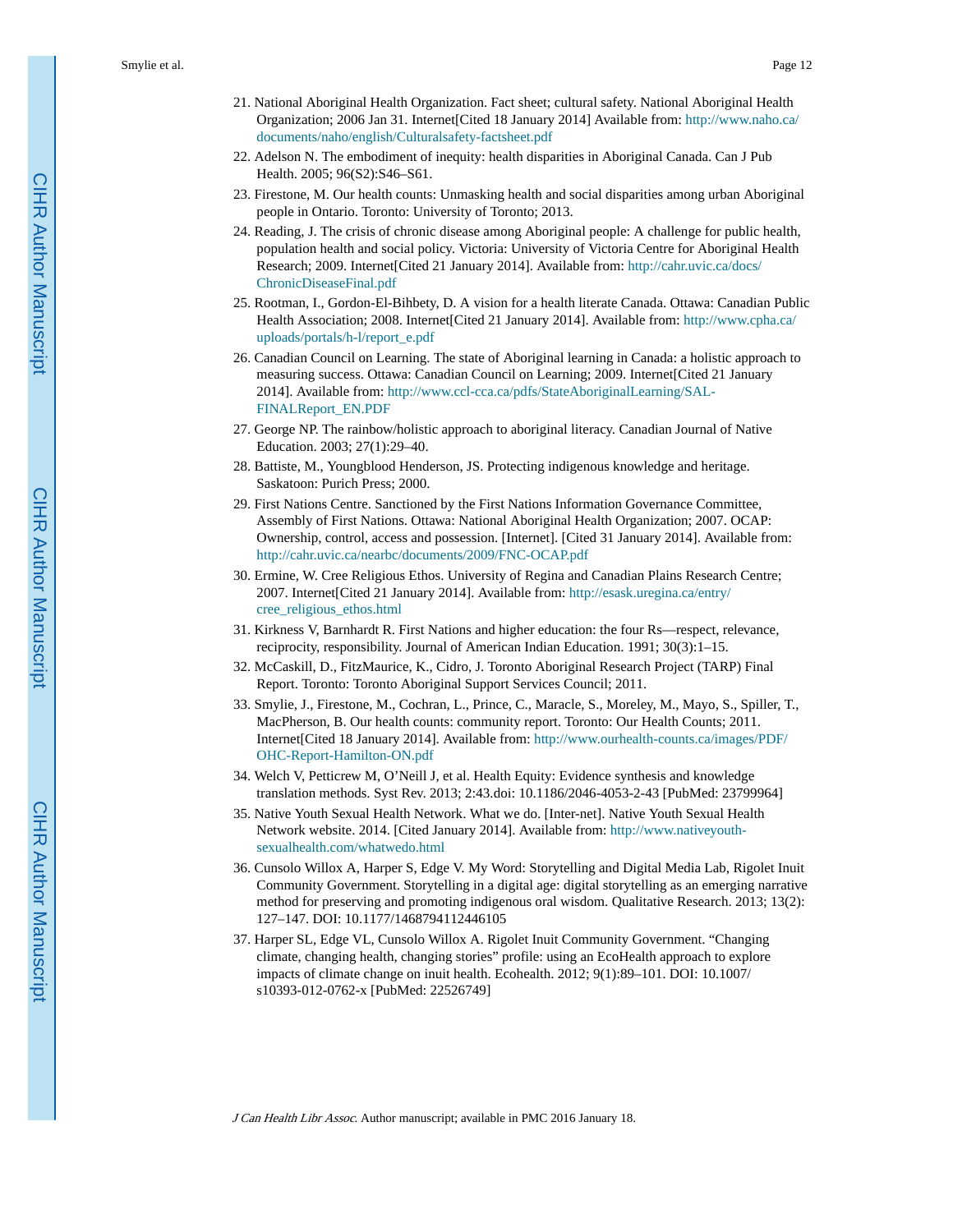

## **Fig. 1.**

Author Janet Smylie serving traditional food and Rajan Anderson playing fiddle at the Halfbreed Ball, Native American and Indigenous Studies Association conference, June 2013.